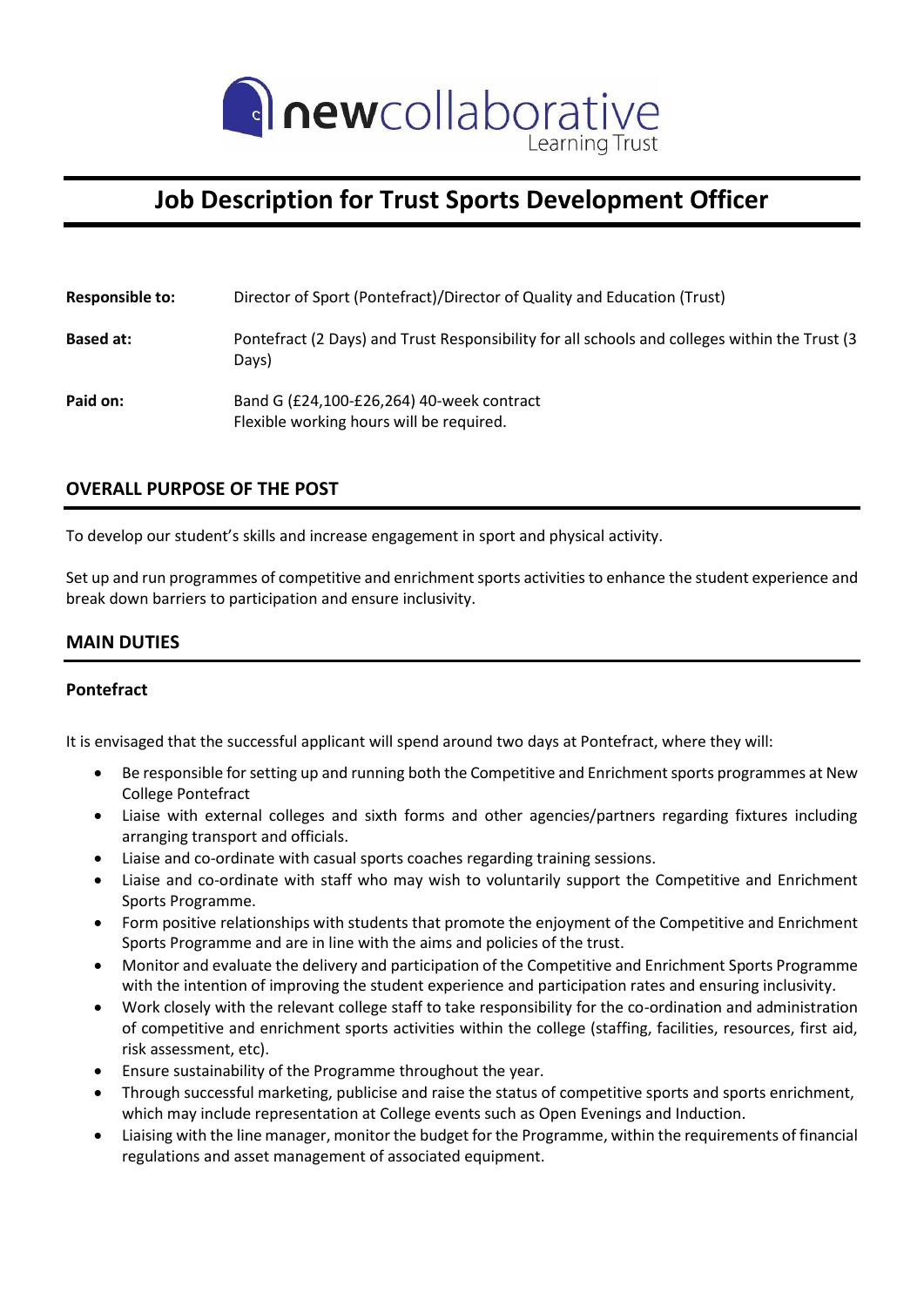- Undertake any necessary training as directed by line manager to maintain and update skills, knowledge and qualifications.
- Maintain appropriate administration records.
- To report to senior management on the Programme as appropriate.

#### **Trust**

It is envisaged that the successful applicant will spend around three days supporting other Colleges/Schools in the Trust and establishing the Trust as a leader in sporting excellence. During this time, they should liaise with the relevant Head of School.

- Representing the Trust at external Sporting Professional Body meetings e.g. AOC; Yorkshire Sports; County Sports Associations; Community organisations; Turin; NCB's; National Association for PE; voluntary sector etc.
- Support the development of enrichment programmes which overcome social barriers to participation and encourage students to engage in sporting and physical exercise to promote health and well-being.
- To support the teacher responsible for the TASS programme in organising visiting speakers and or trips/visits for relevant students
- Promote and publicise sporting activities, attainments and achievements, internally and externally, via a range of promotional media and organisations.
- Support the delivery of PE and Sports courses across the Trust. For example*:*
	- Complete weekly Inventory checks on equipment and weekly checks on facilities to ensure *external coaches have the right equipment/facilities at their disposal.*
	- *Be responsible for the co-ordination of team photos at the start of the academic year.*
- Be an advocate for Sports Development across the Trust.
- Provide CPD across the Trust for sports co-ordinators/volunteer coaches etc. to ensure they act in an appropriate manner at all times and are suitably trained for the roles they are undertaking.
- Work with PE staff to identify talented students for a range of sports to ensure high representation at regional and national championships.
- Identify and support applications for external funding opportunities and grants related to Sports Development.
- Organise inter-Trust leagues, cups and competitions including Varsity.
- To support the teacher responsible for Sports Leaders in organising events with partner primary and secondary schools
- Organise inter-Trust staff sports fixtures/competitions as part of the overarching Trust wellbeing plan.
- Co-ordinate Trust/College residential sports trips e.g. TURIN, Skiing trips, Malta etc.

It is envisaged this job will entail travel between the Schools and Colleges in the Trust as well as when visiting external organisations, meetings, competitions, away fixtures etc. Travel expenses will be paid and time can be taken back in lieu.

The job will in the main be term-time only but where trips/visits are run in holiday periods there is an expectation that the post holder will attend and adjust their days accordingly.

This job description is subject to amendment, from time to time, within the terms of your conditions of employment, but only to the extent consistent with the needs of the college/trust, and only after consultation with you.

**All staff and senior post holders have a duty for safeguarding and promoting the welfare of young people. Staff must be aware of the college procedures for raising concerns about students' welfare and must report any concern to the designated officers without delay. Staff must also ensure that they attend the appropriate level of safeguarding training identified by the college as relevant to their role.**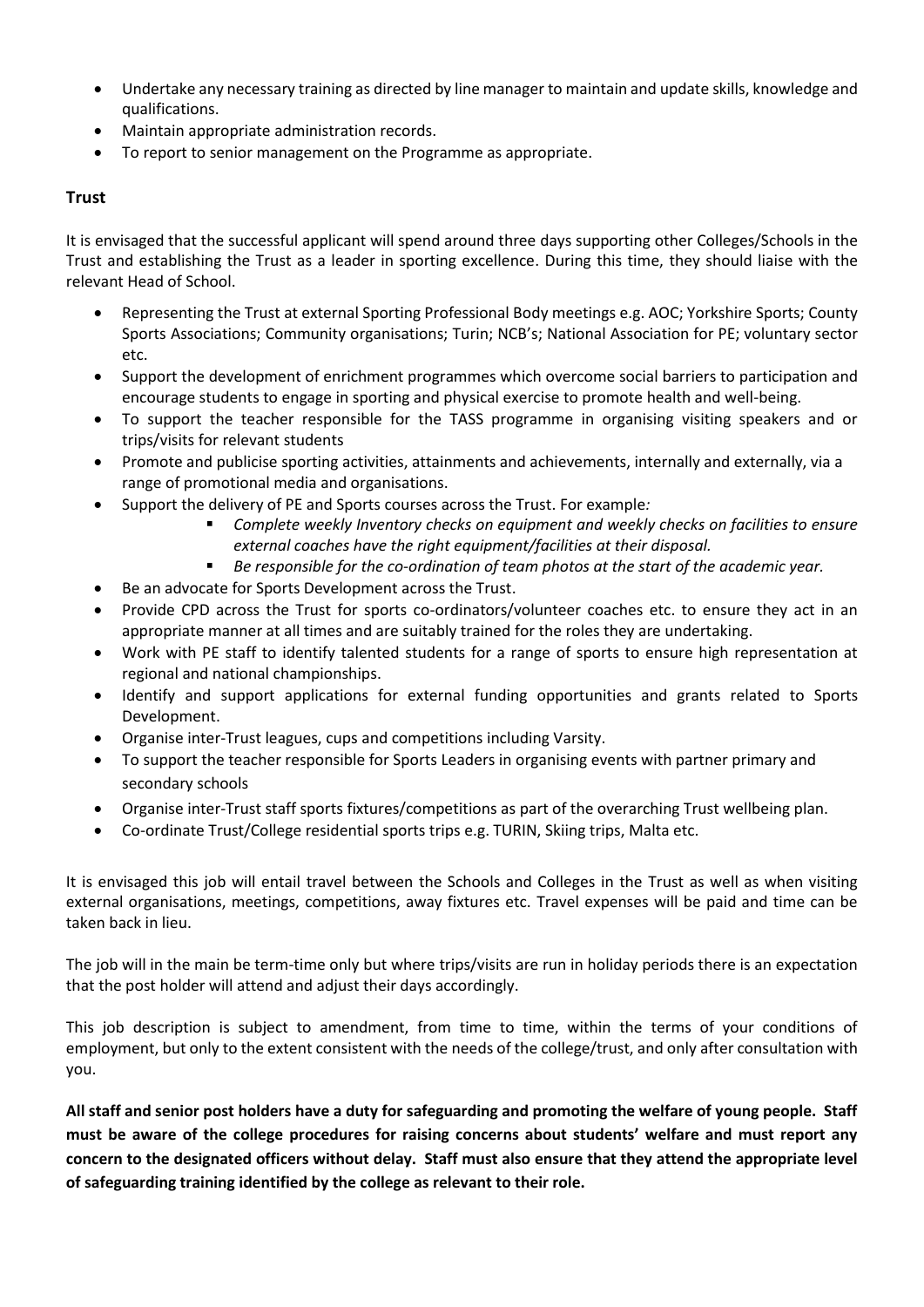**The post holder's duties must at all times be carried out in compliance with the trust's Equality and Diversity Policy, and the post holder must take reasonable care of the health and safety of self, other persons and resources whilst at work. This entails supporting the trust's responsibilities under the Health and Safety Act.**

**All staff are expected to support the achievement of the trust/college's mission and strategic objectives and to demonstrate its values through their behaviour.**